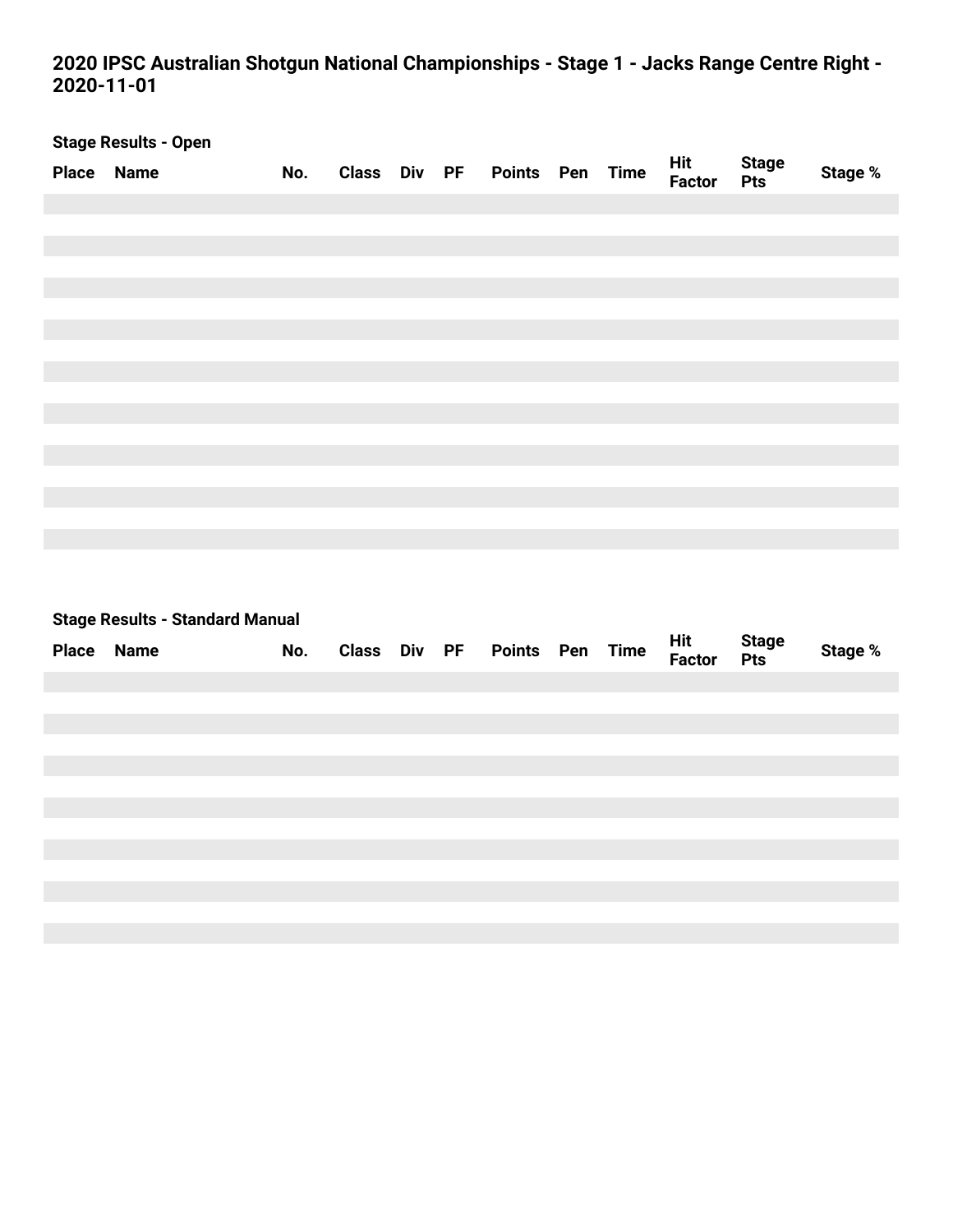**2020 IPSC Australian Shotgun National Championships - Stage 2 - Jacks Range Right - 2020- 11-01**

| <b>Stage Results - Open</b> |     |  |  |  |                              |  |  |                      |                            |         |  |
|-----------------------------|-----|--|--|--|------------------------------|--|--|----------------------|----------------------------|---------|--|
| Place Name                  | No. |  |  |  | Class Div PF Points Pen Time |  |  | Hit<br><b>Factor</b> | <b>Stage</b><br><b>Pts</b> | Stage % |  |
|                             |     |  |  |  |                              |  |  |                      |                            |         |  |
|                             |     |  |  |  |                              |  |  |                      |                            |         |  |
|                             |     |  |  |  |                              |  |  |                      |                            |         |  |
|                             |     |  |  |  |                              |  |  |                      |                            |         |  |
|                             |     |  |  |  |                              |  |  |                      |                            |         |  |
|                             |     |  |  |  |                              |  |  |                      |                            |         |  |
|                             |     |  |  |  |                              |  |  |                      |                            |         |  |
|                             |     |  |  |  |                              |  |  |                      |                            |         |  |
|                             |     |  |  |  |                              |  |  |                      |                            |         |  |
|                             |     |  |  |  |                              |  |  |                      |                            |         |  |
|                             |     |  |  |  |                              |  |  |                      |                            |         |  |
|                             |     |  |  |  |                              |  |  |                      |                            |         |  |
|                             |     |  |  |  |                              |  |  |                      |                            |         |  |
|                             |     |  |  |  |                              |  |  |                      |                            |         |  |
|                             |     |  |  |  |                              |  |  |                      |                            |         |  |
|                             |     |  |  |  |                              |  |  |                      |                            |         |  |
|                             |     |  |  |  |                              |  |  |                      |                            |         |  |

| Place Name |  |  | No. Class Div PF Points Pen Time |  | Hit Stage<br>Factor Pts | Stage % |
|------------|--|--|----------------------------------|--|-------------------------|---------|
|            |  |  |                                  |  |                         |         |
|            |  |  |                                  |  |                         |         |
|            |  |  |                                  |  |                         |         |
|            |  |  |                                  |  |                         |         |
|            |  |  |                                  |  |                         |         |
|            |  |  |                                  |  |                         |         |
|            |  |  |                                  |  |                         |         |
|            |  |  |                                  |  |                         |         |
|            |  |  |                                  |  |                         |         |
|            |  |  |                                  |  |                         |         |
|            |  |  |                                  |  |                         |         |
|            |  |  |                                  |  |                         |         |
|            |  |  |                                  |  |                         |         |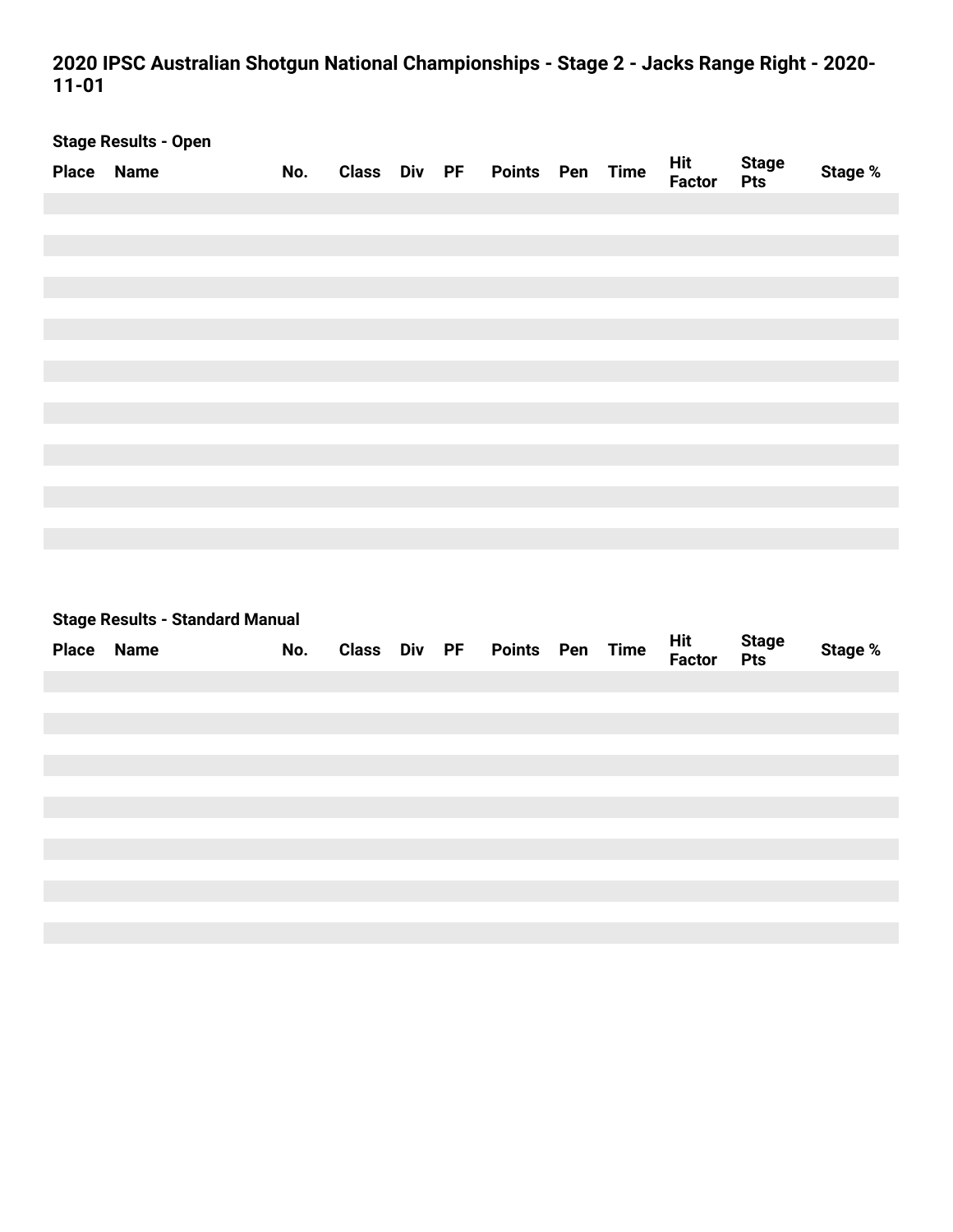**2020 IPSC Australian Shotgun National Championships - Stage 3 - Jacks Range Far Right - 2020- 11-01**

| <b>Stage Results - Open</b> |  |  |                                  |  |                          |              |         |
|-----------------------------|--|--|----------------------------------|--|--------------------------|--------------|---------|
| Place Name                  |  |  | No. Class Div PF Points Pen Time |  | <b>Hit</b><br>Factor Pts | <b>Stage</b> | Stage % |
|                             |  |  |                                  |  |                          |              |         |
|                             |  |  |                                  |  |                          |              |         |
|                             |  |  |                                  |  |                          |              |         |
|                             |  |  |                                  |  |                          |              |         |
|                             |  |  |                                  |  |                          |              |         |
|                             |  |  |                                  |  |                          |              |         |
|                             |  |  |                                  |  |                          |              |         |
|                             |  |  |                                  |  |                          |              |         |
|                             |  |  |                                  |  |                          |              |         |
|                             |  |  |                                  |  |                          |              |         |
|                             |  |  |                                  |  |                          |              |         |
|                             |  |  |                                  |  |                          |              |         |
|                             |  |  |                                  |  |                          |              |         |
|                             |  |  |                                  |  |                          |              |         |
|                             |  |  |                                  |  |                          |              |         |
|                             |  |  |                                  |  |                          |              |         |

| Place Name |  |  | No. Class Div PF Points Pen Time |  | Hit Stage<br>Factor Pts | Stage % |
|------------|--|--|----------------------------------|--|-------------------------|---------|
|            |  |  |                                  |  |                         |         |
|            |  |  |                                  |  |                         |         |
|            |  |  |                                  |  |                         |         |
|            |  |  |                                  |  |                         |         |
|            |  |  |                                  |  |                         |         |
|            |  |  |                                  |  |                         |         |
|            |  |  |                                  |  |                         |         |
|            |  |  |                                  |  |                         |         |
|            |  |  |                                  |  |                         |         |
|            |  |  |                                  |  |                         |         |
|            |  |  |                                  |  |                         |         |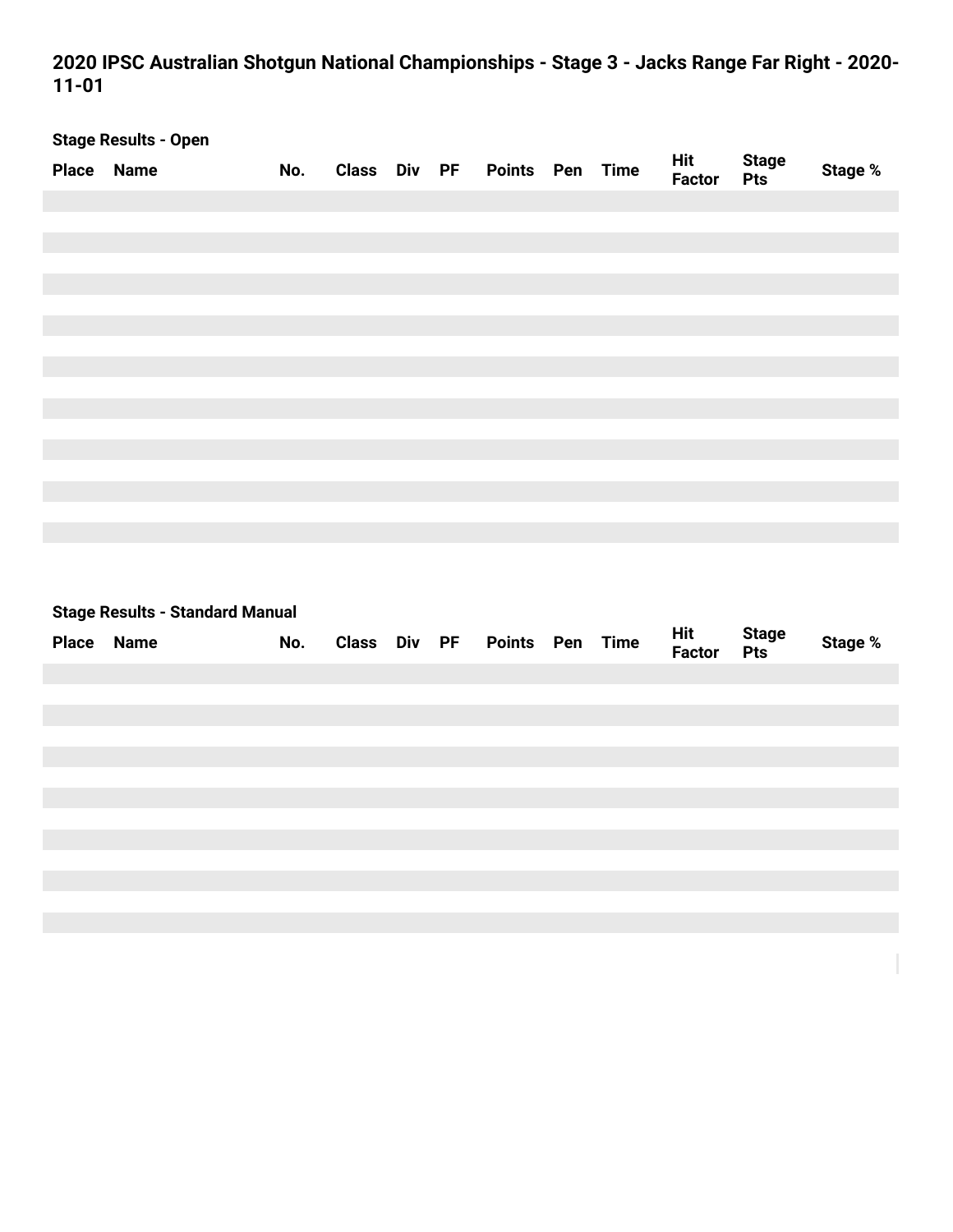| <b>Contract</b> |  |  |  |
|-----------------|--|--|--|
|                 |  |  |  |
|                 |  |  |  |
|                 |  |  |  |
|                 |  |  |  |
|                 |  |  |  |
|                 |  |  |  |
|                 |  |  |  |
|                 |  |  |  |
|                 |  |  |  |
|                 |  |  |  |
|                 |  |  |  |
|                 |  |  |  |
|                 |  |  |  |
|                 |  |  |  |
|                 |  |  |  |
|                 |  |  |  |
|                 |  |  |  |
|                 |  |  |  |
|                 |  |  |  |
|                 |  |  |  |
|                 |  |  |  |
|                 |  |  |  |
|                 |  |  |  |
|                 |  |  |  |
|                 |  |  |  |
|                 |  |  |  |
|                 |  |  |  |
|                 |  |  |  |
|                 |  |  |  |
|                 |  |  |  |
|                 |  |  |  |
|                 |  |  |  |
|                 |  |  |  |
|                 |  |  |  |
|                 |  |  |  |
|                 |  |  |  |
|                 |  |  |  |
|                 |  |  |  |
|                 |  |  |  |
|                 |  |  |  |
|                 |  |  |  |
|                 |  |  |  |
|                 |  |  |  |
|                 |  |  |  |
|                 |  |  |  |
|                 |  |  |  |
|                 |  |  |  |
|                 |  |  |  |
|                 |  |  |  |
|                 |  |  |  |
|                 |  |  |  |
|                 |  |  |  |
|                 |  |  |  |
|                 |  |  |  |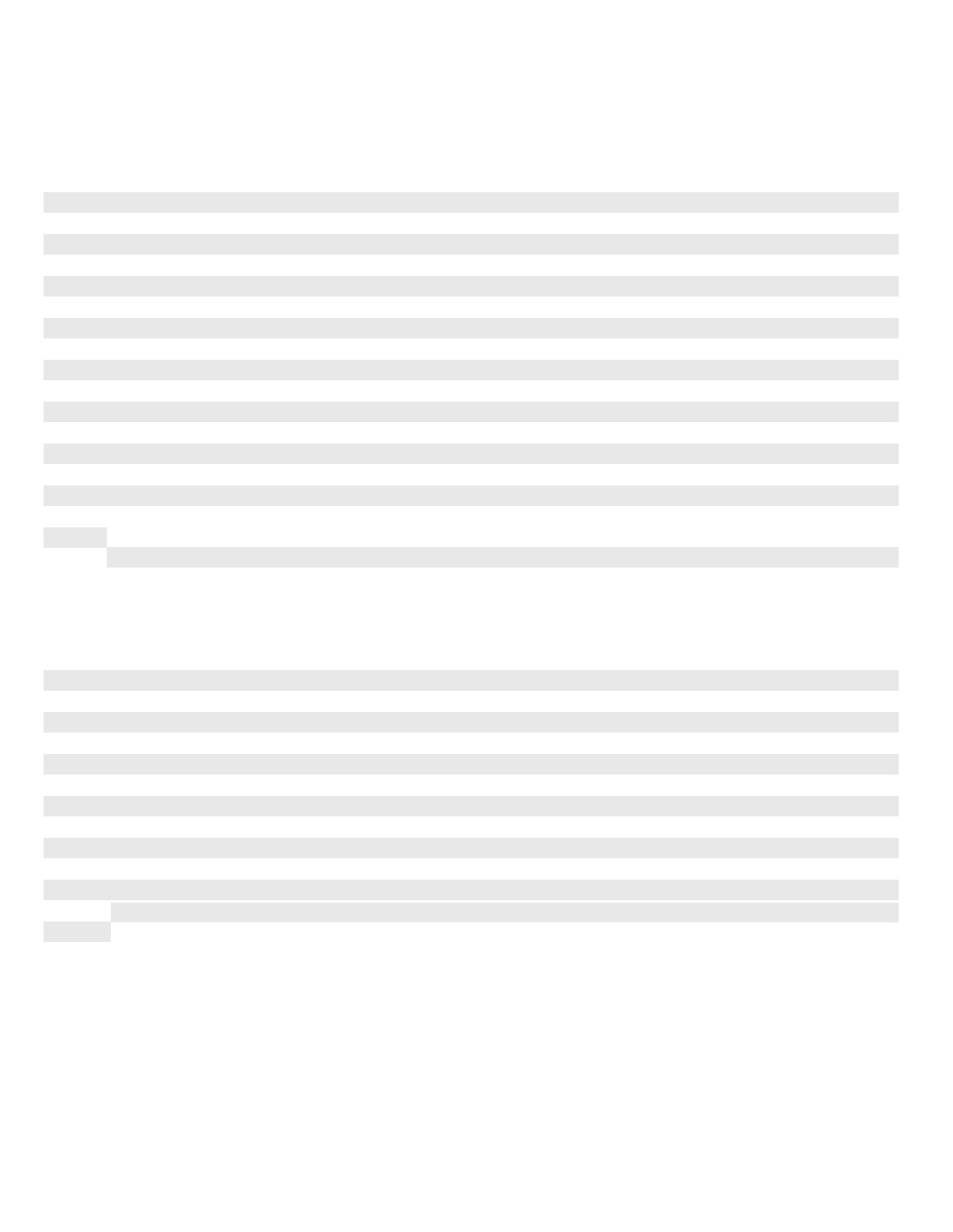**2020 IPSC Australian Shotgun National Championships - Stage 6 - Gallipoli Sniper Range - 2020- 11-01**